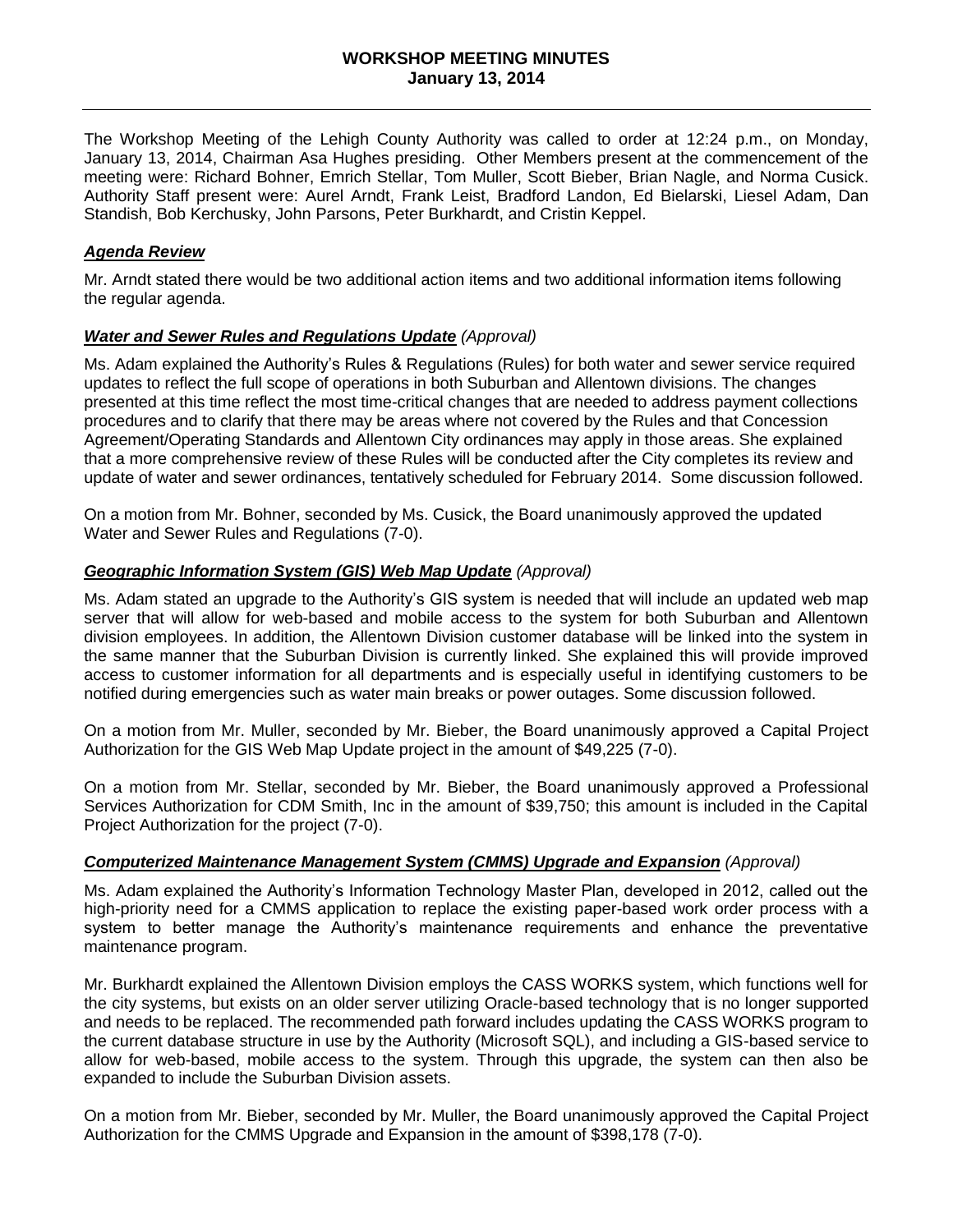On a motion from Ms. Cusick, seconded by Mr. Nagle, the Board unanimously approved the Professional Services Authorization, which is included in the Capital Project Authorization, for RJN Group in the amount of \$290,980 (7-0).

# *PMRS Pension Plan Agreement (Approval)*

Mr. Landon explained the Pennsylvania Municipal Retirement System (PMRS) has been working to become a tax-qualified plan with the Internal Revenue Service (IRS), and needs all plan holders to submit information regarding certain plan preferences that will become part of the Authority's permanent PMRS contract. He noted that the Board passed a motion at its October 14, 2013 meeting stating its preferences and approving the contract, but PMRS has recently required it be in resolution form to conform to IRS regulations.

On a motion from Mr. Muller, seconded by Mr. Stellar the Board unanimously approved Resolution No. 1-2014-1, approving the Authority's PMRS contract (7-0).

## *Allentown Division – WWTP Belt Filter Press Project – Equipment Procurement Phase (Approval)*

Mr. Parsons referred to the attached memorandum explaining that this project will replace one Belt Filter Press (BFP) with a factory remanufactured unit purchased by LCA from Ashbrook Simon-Hartley and supplied to a contractor for installation. In addition, two other BFPs will be re-conditioned in place. The installation of the remanufactured unit and the reconditioning in place of the remaining units will be publicly bid. He then explained the approval for the Equipment Procurement Phase to purchase the factory remanufactured unit is requested prior to the project design and bid because Ashbrook is the sole manufacturer of what is necessary and currently has one fully remanufactured unit in-stock that meets LCA's needs and in order to maintain project schedule it is critical to purchase it at this time. If another company should commit to this unit before LCA does, LCA will be forced to wait until another press becomes available and there is no timetable on that. A remanufactured unit purchased from Ashbrook will have exactly the same footprint as the current unit that is to be removed. All chutes, catwalks, etc. that are currently being used will fit onto the new unit without the need for modifications. Mr. Parsons noted a new unit, in comparison to the remanufactured one, would not have the same dimensions and many costly modifications would have been required prior to start-up.

On a motion from Mr. Bohner, seconded by Mr. Nagle, the Board unanimously approved the Capital Project Authorization which includes equipment procurement of a belt filter press from Ashbrook Simon-Hartley in the amount of \$440,780 (7-0).

## *Project Labor Stabilization Agreement*

Mr. Landon explained that there is a provision in the Concession Agreement that requires the Authority to consider the use of a Project Labor Stabilization Agreement (PLA) with certain capital works projects. This requirement includes conducting studies to insure that a PLA is appropriate for the project, but that this issue has been litigated extensively.

## *City of Allentown Arbitration – Disputed Wastewater Billing Charges (Approval)*

Mr. Arndt stated that a settlement agreement has been reached between the City of Allentown and the Signatories for the disputed wastewater billing charges. He explained that all parties are agreeable to the settlement and approval of the Board is needed to proceed. Mr. Arndt also noted that there might be slight changes made only if the Authority's attorney, Kevin Fogerty, suggests any and the Authority is agreeable. Discussion followed.

On a motion from Mr. Muller, seconded by Mr. Bieber, the Board unanimously approved the settlement agreement with the City of Allentown for Disputed Wastewater Billing Charges and authorized the Chief Executive Officer to negotiate final versions of and execute any related documents (7-0).